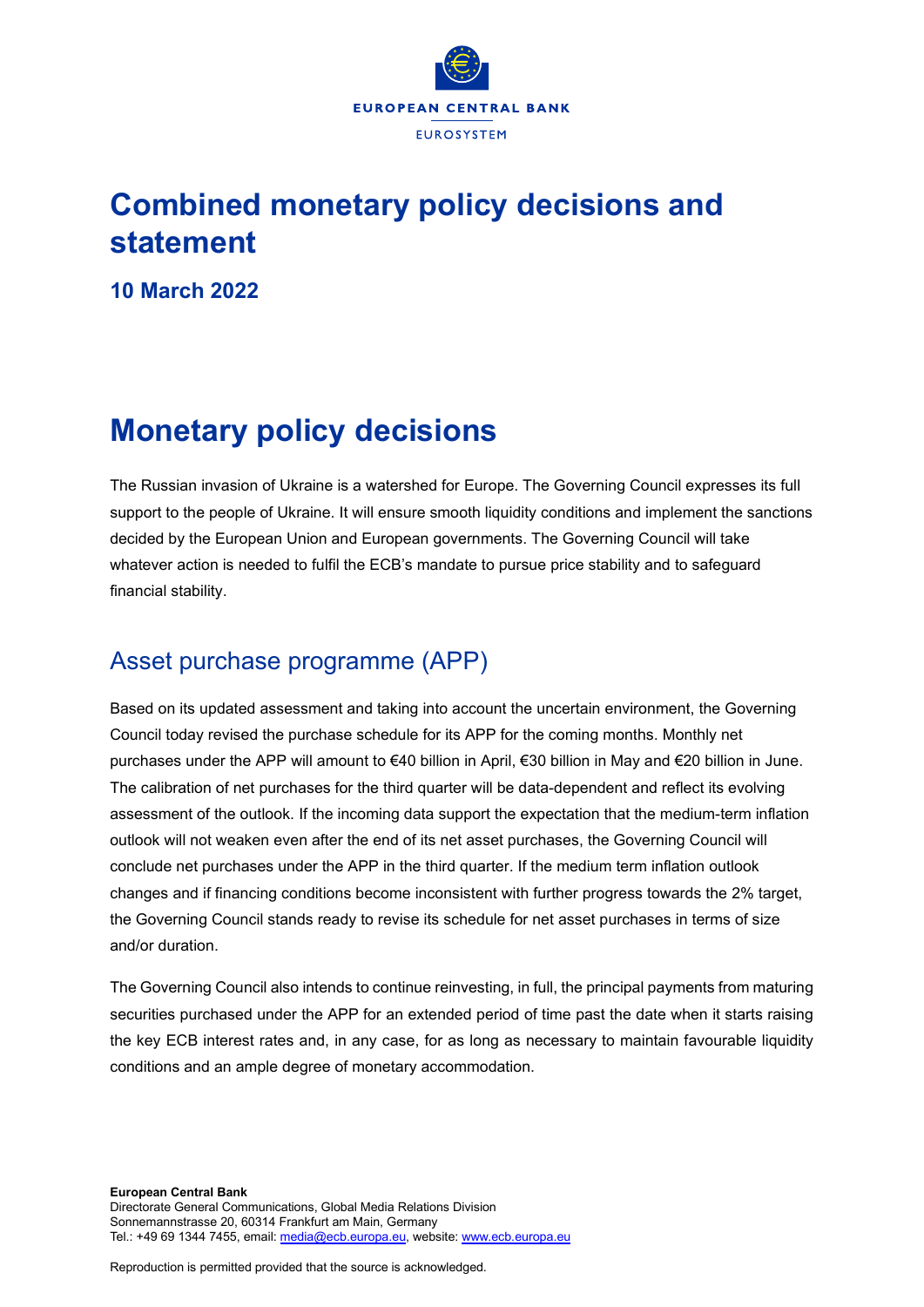### Key ECB interest rates

The interest rate on the main refinancing operations and the interest rates on the marginal lending facility and the deposit facility will remain unchanged at 0.00%, 0.25% and -0.50% respectively.

Any adjustments to the key ECB interest rates will take place some time after the end of the Governing Council's net purchases under the APP and will be gradual. The path for the key ECB interest rates will continue to be determined by the Governing Council's forward guidance and by its strategic commitment to stabilise inflation at 2% over the medium term. Accordingly, the Governing Council expects the key ECB interest rates to remain at their present levels until it sees inflation reaching 2% well ahead of the end of its projection horizon and durably for the rest of the projection horizon, and it judges that realised progress in underlying inflation is sufficiently advanced to be consistent with inflation stabilising at 2% over the medium term.

### Pandemic emergency purchase programme (PEPP)

In the first quarter of 2022, the Governing Council is conducting net asset purchases under the PEPP at a lower pace than in the previous quarter. It will discontinue net asset purchases under the PEPP at the end of March 2022.

The Governing Council intends to reinvest the principal payments from maturing securities purchased under the PEPP until at least the end of 2024. In any case, the future roll-off of the PEPP portfolio will be managed to avoid interference with the appropriate monetary policy stance.

The pandemic has shown that, under stressed conditions, flexibility in the design and conduct of asset purchases has helped to counter the impaired transmission of monetary policy and made the Governing Council's efforts to achieve its goal more effective. Within the Governing Council's mandate, under stressed conditions, flexibility will remain an element of monetary policy whenever threats to monetary policy transmission jeopardise the attainment of price stability. In particular, in the event of renewed market fragmentation related to the pandemic, PEPP reinvestments can be adjusted flexibly across time, asset classes and jurisdictions at any time. This could include purchasing bonds issued by the Hellenic Republic over and above rollovers of redemptions in order to avoid an interruption of purchases in that jurisdiction, which could impair the transmission of monetary policy to the Greek economy while it is still recovering from the fallout from the pandemic. Net purchases under the PEPP could also be resumed, if necessary, to counter negative shocks related to the pandemic.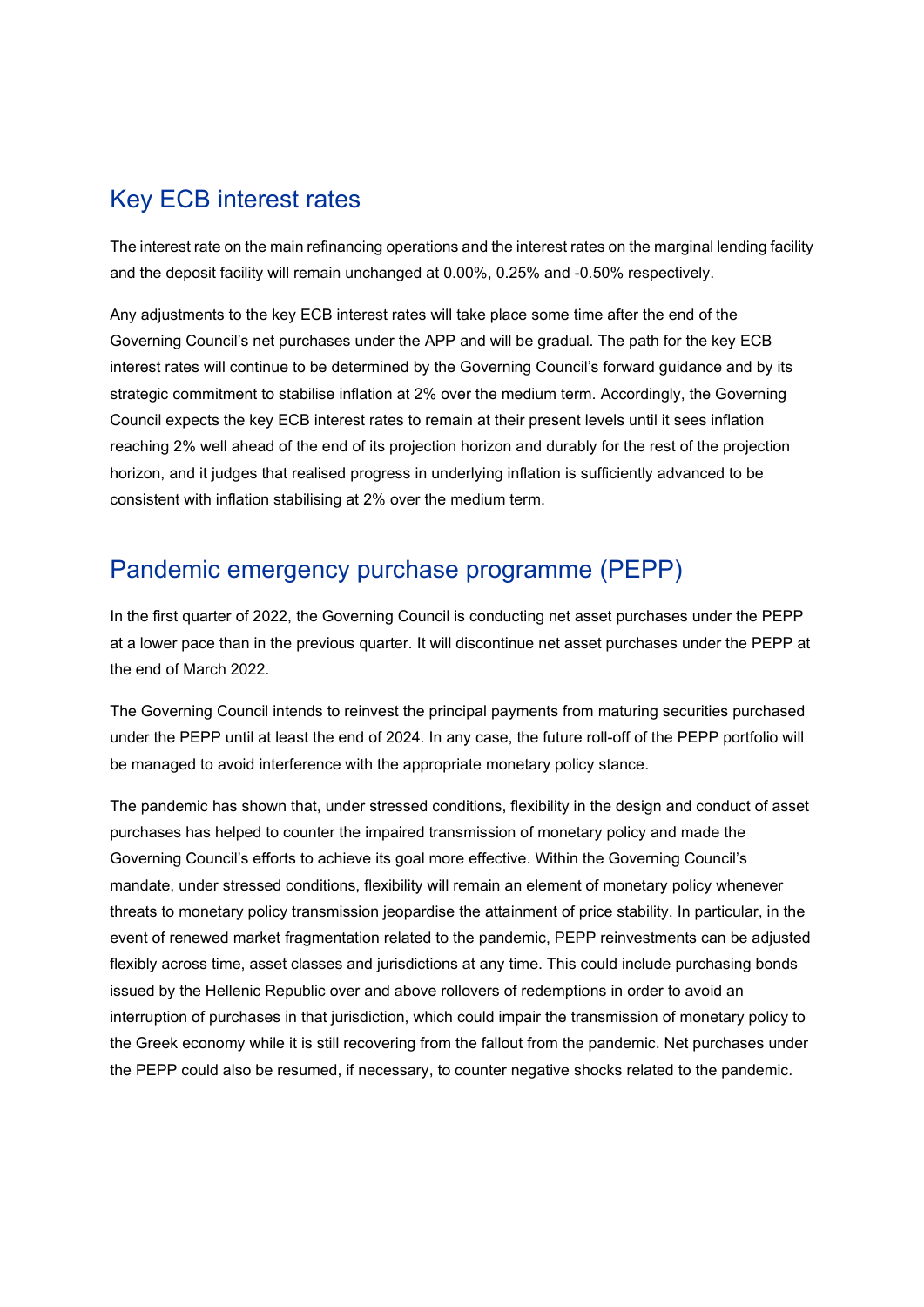#### Refinancing operations

The Governing Council will continue to monitor bank funding conditions and ensure that the maturing of operations under the third series of targeted longer-term refinancing operations (TLTRO III) does not hamper the smooth transmission of its monetary policy. The Governing Council will also regularly assess how targeted lending operations are contributing to its monetary policy stance. As announced, it expects the special conditions applicable under TLTRO III to end in June this year. The Governing Council will also assess the appropriate calibration of its two-tier system for reserve remuneration so that the negative interest rate policy does not limit banks' intermediation capacity in an environment of ample excess liquidity.

### Liquidity lines with non-euro area central banks

In view of the highly uncertain environment caused by the Russian invasion of Ukraine and the risk of regional spillovers that could adversely affect euro area financial markets, the Governing Council decided to extend the Eurosystem repo facility for central banks (EUREP) until 15 January 2023. EUREP will therefore continue to complement the regular euro liquidity-providing arrangements for non-euro area central banks. Together, these form a comprehensive set of backstop facilities to address possible euro liquidity needs in the event of market dysfunctions outside the euro area that could adversely affect the smooth transmission of the ECB's monetary policy. Requests from non-euro area central banks for individual euro liquidity lines will be assessed by the Governing Council on a case-by-case basis.

\*\*\*

The Governing Council stands ready to adjust all of its instruments, as appropriate, to ensure that inflation stabilises at its 2% target over the medium term.

The President of the ECB will comment on the considerations underlying these decisions at a press conference starting at 14:30 CET today.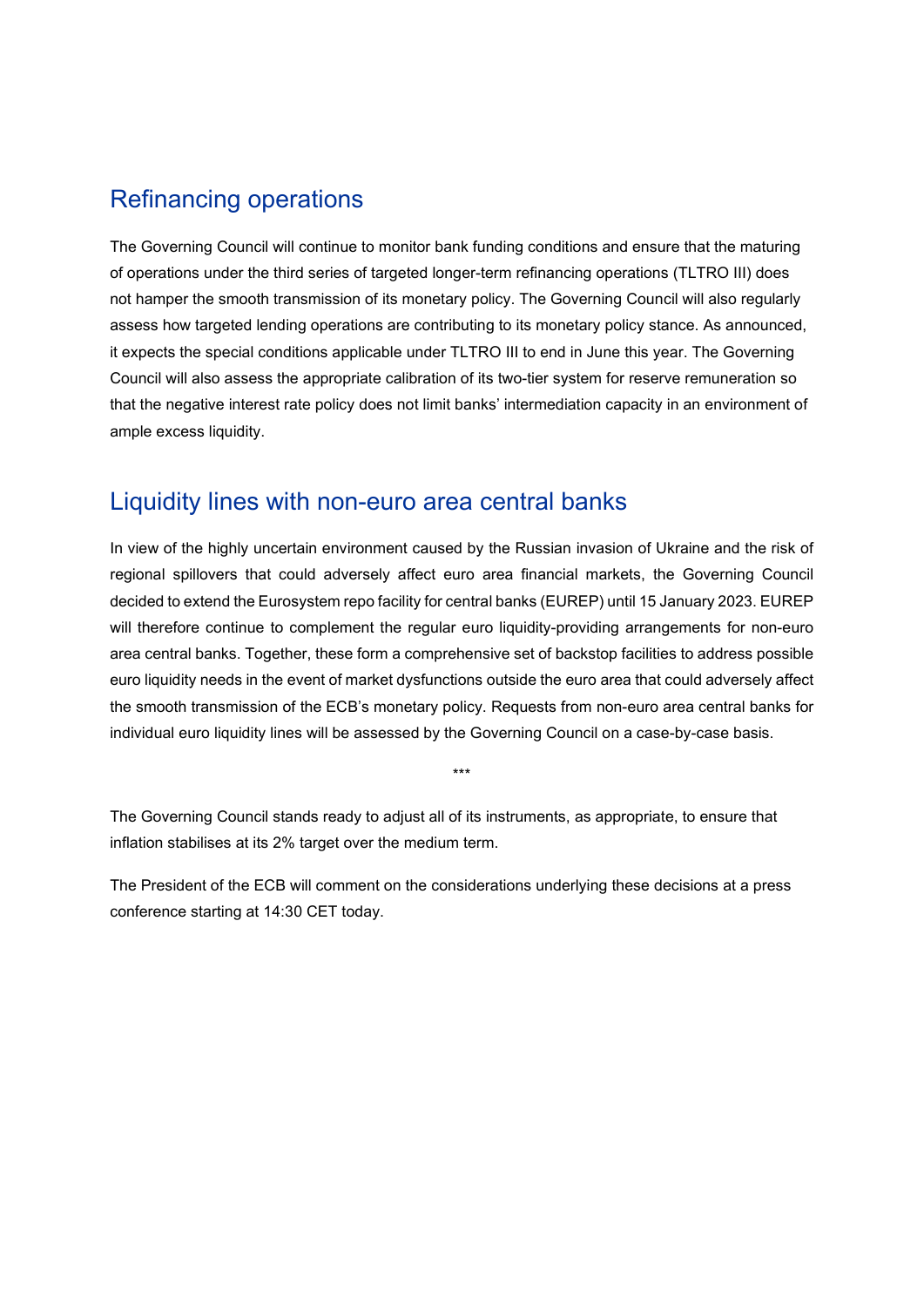## **Monetary Policy Statement**

## **Press conference**

**Christine Lagarde, President of the ECB, Luis de Guindos, Vice-President of the ECB**

Good afternoon, the Vice-President and I welcome you to our press conference.

The Russian invasion of Ukraine is a watershed for Europe. The Governing Council expresses its full support to the people of Ukraine. We will ensure smooth liquidity conditions and implement the sanctions decided by the European Union and European governments. We will take whatever action is needed to fulfil the ECB's mandate to pursue price stability and to safeguard financial stability.

The Russia-Ukraine war will have a material impact on economic activity and inflation through higher energy and commodity prices, the disruption of international commerce and weaker confidence. The extent of these effects will depend on how the conflict evolves, on the impact of current sanctions and on possible further measures. In recognition of the highly uncertain environment, the Governing Council considered a range of scenarios in today's meeting.

The impact of the Russia-Ukraine war has to be assessed in the context of solid underlying conditions for the euro area economy, helped by ample policy support. The recovery of the economy is boosted by the fading impact of the Omicron coronavirus variant. Supply bottlenecks have been showing some signs of easing and the labour market has been improving further. In the baseline of the new staff projections, which incorporate a first assessment of the implications of the war, GDP growth has been revised downwards for the near term, owing to the war in Ukraine. The projections foresee the economy growing at 3.7 per cent in 2022, 2.8 per cent in 2023 and 1.6 per cent in 2024.

Inflation has continued to surprise on the upside because of unexpectedly high energy costs. Price rises have also become more broadly based. The baseline for inflation in the new staff projections has been revised upwards significantly, with annual inflation at 5.1 per cent in 2022, 2.1 per cent in 2023 and 1.9 per cent in 2024. Inflation excluding food and energy is projected to average 2.6 per cent in 2022, 1.8 per cent in 2023 and 1.9 per cent in 2024, also higher than in the December projections. Longer-term inflation expectations across a range of measures have re-anchored at our inflation target. The Governing Council sees it as increasingly likely that inflation will stabilise at its two per cent target over the medium term.

In alternative scenarios for the economic and financial impact of the war, which will be published together with the staff projections on our website, economic activity could be dampened significantly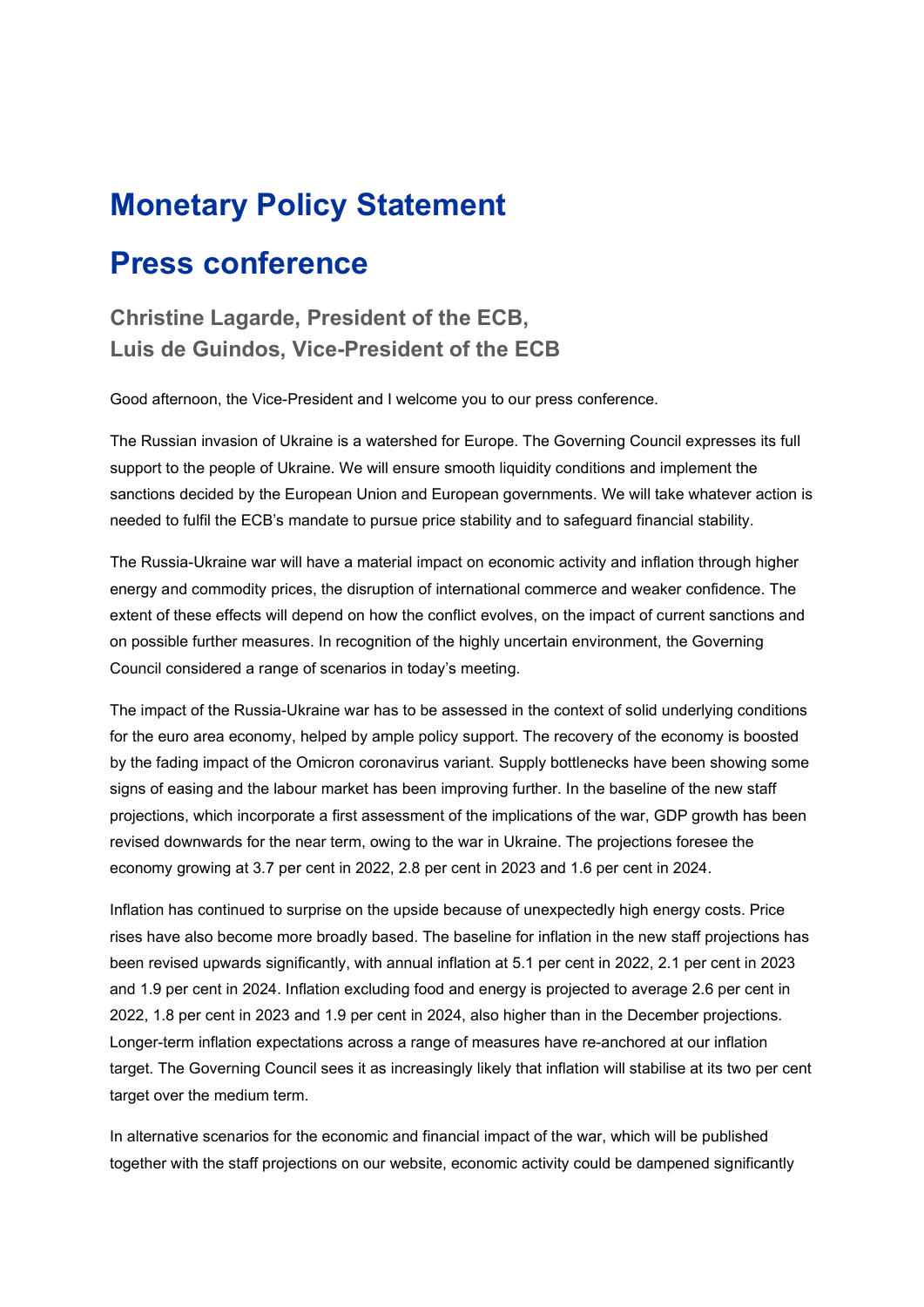by a steeper rise in energy and commodity prices and a more severe drag on trade and sentiment. Inflation could be considerably higher in the near term. However, in all scenarios, inflation is still expected to decrease progressively and settle at levels around our two per cent inflation target in 2024.

Based on our updated assessment and taking into account the uncertain environment, the Governing Council today revised the purchase schedule for its asset purchase programme (APP) for the coming months. Monthly net purchases under the APP will amount to €40 billion in April, €30 billion in May and €20 billion in June. The calibration of net purchases for the third quarter will be data-dependent and reflect our evolving assessment of the outlook. If the incoming data support the expectation that the medium-term inflation outlook will not weaken even after the end of our net asset purchases, the Governing Council will conclude net purchases under the APP in the third quarter. If the medium-term inflation outlook changes and if financing conditions become inconsistent with further progress towards our two per cent target, we stand ready to revise our schedule for net asset purchases in terms of size and/or duration.

Any adjustments to the key ECB interest rates will take place some time after the end of our net purchases under the APP and will be gradual. The path for the key ECB interest rates will continue to be determined by the Governing Council's forward guidance and by its strategic commitment to stabilise inflation at two per cent over the medium term. Accordingly, the Governing Council expects the key ECB interest rates to remain at their present levels until it sees inflation reaching two per cent well ahead of the end of its projection horizon and durably for the rest of the projection horizon, and it judges that realised progress in underlying inflation is sufficiently advanced to be consistent with inflation stabilising at two per cent over the medium term.

We also confirmed our other policy measures, as detailed in the press release published at 13:45 today.

I will now outline in more detail how we see the economy and inflation developing, and will then explain our assessment of financial and monetary conditions.

### Economic activity

The economy grew by 5.3 per cent in 2021, with GDP returning to its pre-pandemic level at the end of the year. However, growth slowed to 0.3 per cent in the final quarter of 2021 and is expected to remain weak during the first quarter of 2022.

The prospects for the economy will depend on the course of the Russia-Ukraine war and on the impact of economic and financial sanctions and other measures. At the same time, other headwinds to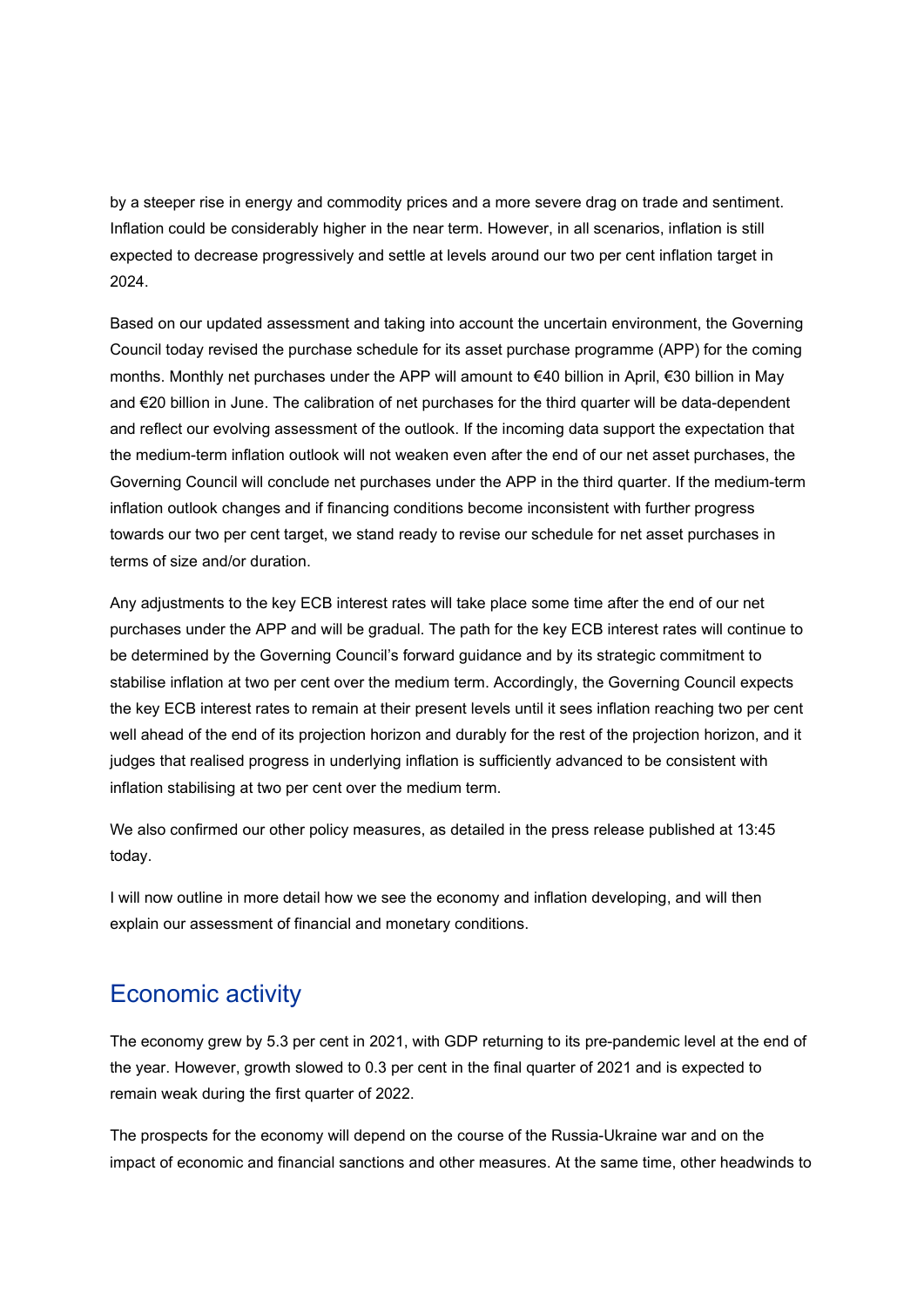growth are now waning. In the baseline of the staff projections, the euro area economy should still grow robustly in 2022 but the pace will be slower than was expected before the outbreak of the war. Measures to contain the spread of the Omicron coronavirus variant have had a milder impact than during previous waves and are now being lifted. The supply disruptions caused by the pandemic also show some signs of easing. The impact of the massive energy price shock on people and businesses may be partly cushioned by drawing on savings accumulated during the pandemic and by compensatory fiscal measures.

Over the medium term, according to the baseline of the staff projections, growth will be driven by robust domestic demand, supported by a stronger labour market. With more people in jobs, households should earn higher incomes and spend more. The global recovery and the ongoing fiscal and monetary policy support are also contributing to this growth outlook. Fiscal and monetary support remains critical, especially in this difficult geopolitical situation.

#### Inflation

Inflation increased to 5.8 per cent in February, from 5.1 per cent in January. We expect it to rise further in the near term. Energy prices, which surged by 31.7 per cent in February, continue to be the main reason for this high rate of inflation and are also pushing up prices across many other sectors. Food prices have also increased, owing to seasonal factors, elevated transportation costs and the higher price of fertilisers. Energy costs have risen further in recent weeks and there will be further pressure on some food and commodity prices owing to the war in Ukraine.

Price rises have become more widespread. Most measures of underlying inflation have risen over recent months to levels above two per cent. However, it is uncertain how persistent the rise in these indicators will be, given the role of temporary pandemic-related factors and the indirect effects of higher energy prices. Market-based indicators suggest that energy prices will stay high for longer than previously expected but will moderate over the course of the projection horizon. Price pressures stemming from global supply bottlenecks should also subside.

Labour market conditions have continued to improve, with unemployment falling to 6.8 per cent in January. Even though labour shortages are affecting more and more sectors, wage growth remains muted overall. Over time, the return of the economy to full capacity should support somewhat faster growth in wages. Various measures of longer-term inflation expectations derived from financial markets and from surveys stand at around two per cent. These factors will also contribute further to underlying inflation and will help headline inflation to settle durably at our two per cent target.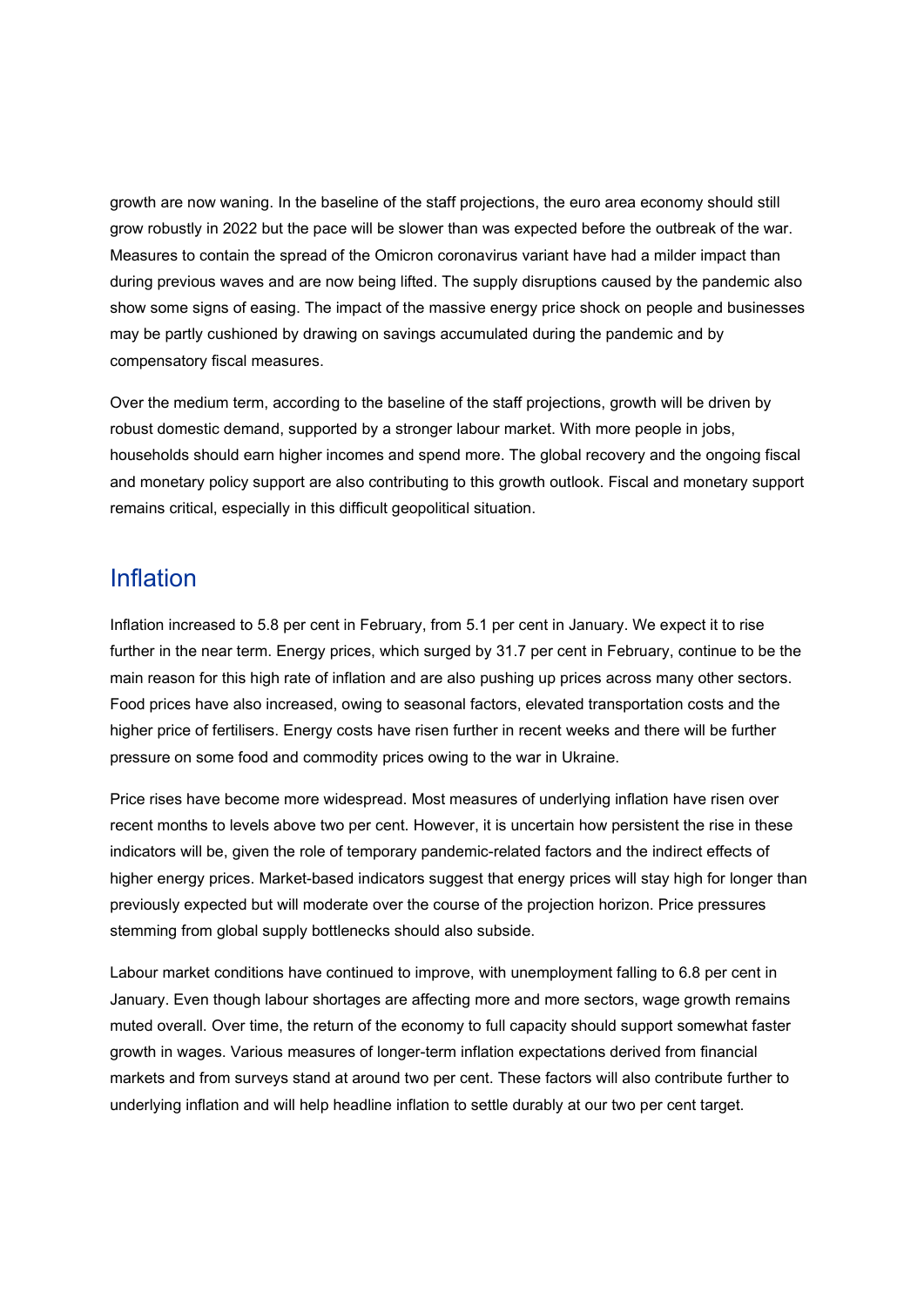#### Risk assessment

The risks to the economic outlook have increased substantially with the Russian invasion of Ukraine and are tilted to the downside. While risks relating to the pandemic have declined, the war in Ukraine may have a stronger effect on economic sentiment and could worsen supply-side constraints again. Persistently high energy costs, together with a loss of confidence, could drag down demand more than expected and constrain consumption and investment.

The same factors are risks to the outlook for inflation, which are on the upside in the near term. The war in Ukraine is a substantial upside risk, especially to energy prices. If price pressures feed through into higher than anticipated wage rises or if there are adverse persistent supply-side implications, inflation could also turn out to be higher over the medium term. However, if demand were to weaken over the medium term, this could also lower pressures on prices.

### Financial and monetary conditions

The Russian invasion of Ukraine has caused substantial volatility in financial markets. Following the outbreak of the war, risk-free market interest rates have partially reversed the increase observed since our February meeting and equity prices have fallen.

The financial sanctions against Russia, including the exclusion of some Russian banks from SWIFT, have so far not caused severe strains in money markets or liquidity shortages in the euro area banking system. Bank balance sheets remain healthy overall, owing to robust capital positions and fewer nonperforming loans. Banks are now as profitable as they were before the pandemic.

Bank lending rates for firms have increased somewhat, while lending rates for household mortgages remain steady at historically low levels. Lending flows to firms have declined after increasing strongly in the last quarter of 2021. Lending to households is holding up, especially for house purchases.

## **Conclusion**

Summing up, the Russian invasion of Ukraine will negatively affect the euro area economy and has significantly increased uncertainty. If the baseline of the staff projections materialises, the economy should continue to rebound thanks to the declining impact of the pandemic and the prospect of solid domestic demand and strong labour markets. Fiscal measures, including at the European Union level, would also help to shield the economy. Based on our updated assessment of the inflation outlook and taking into account the uncertain environment, we revised our schedule for net asset purchases over the coming months and confirmed all our other policy measures. We are very attentive to the